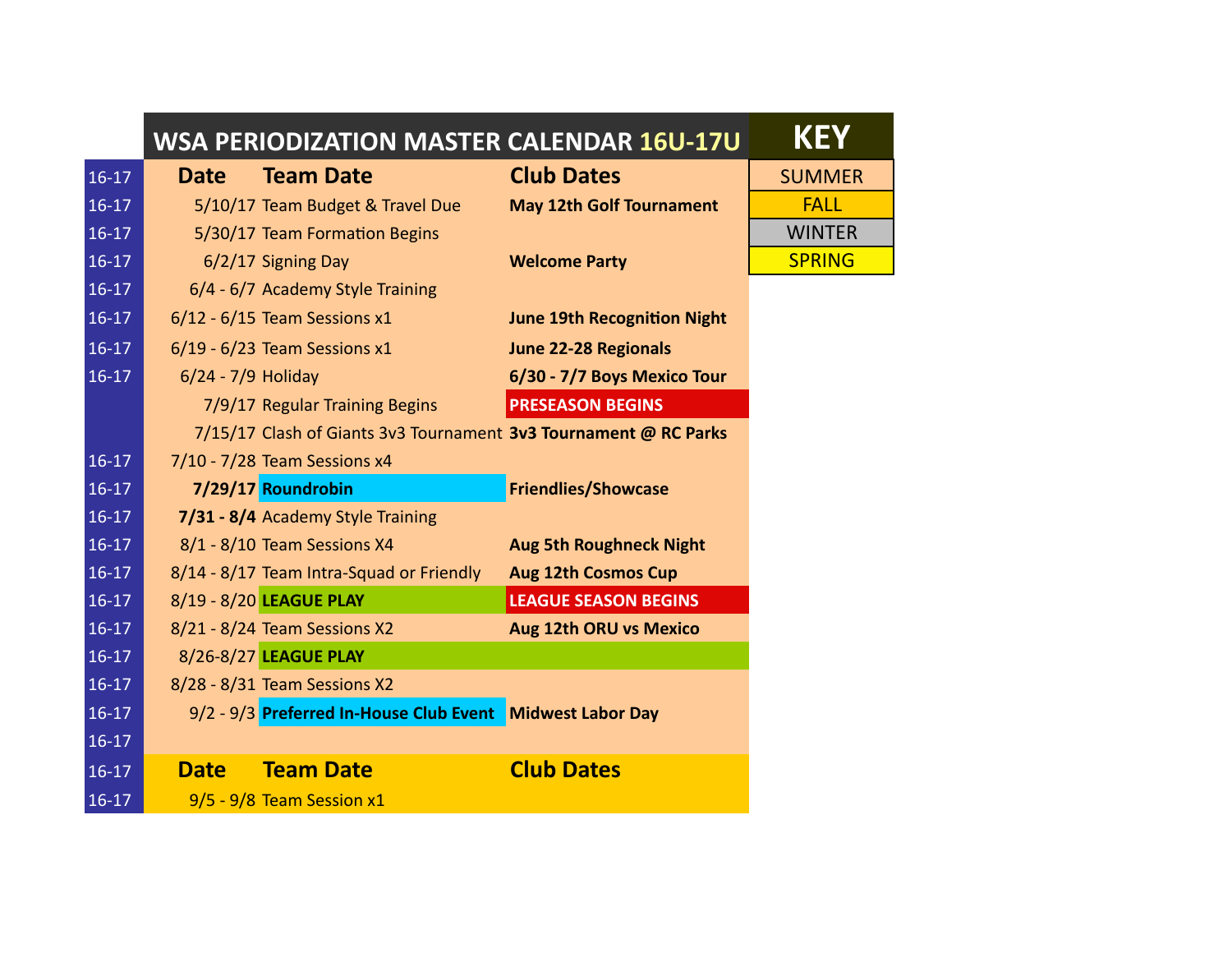| $16-17$   |                           | 9/9 - 9/10 LEAGUE PLAY                                    |                             |
|-----------|---------------------------|-----------------------------------------------------------|-----------------------------|
| $16-17$   |                           | $9/11 - 9/14$ Team Session x2                             |                             |
| $16-17$   |                           | 9/16 - 9/17 LEAGUE PLAY                                   |                             |
| $16-17$   |                           | $9/18 - 9/21$ Team Session x2                             |                             |
| $16-17$   |                           | 9/23 - 9/24 LEAGUE PLAY                                   |                             |
| $16-17$   |                           | 9/25 - 9/28 Team Session x2                               |                             |
| $16-17$   |                           | 9/30 - 10/1 LEAGUE PLAY                                   |                             |
| $16-17$   |                           | 10/2 - 10/5 Team Session x2                               |                             |
| $16-17$   |                           | 10/7 - 10/8 LEAGUE PLAY                                   |                             |
| $16-17$   |                           | 10/9 - 10/12 Team Session x2 ** Film Review Game Analysis |                             |
| $16-17$   | 10/14 - 10/15 LEAGUE PLAY |                                                           |                             |
| $16-17$   |                           | 10/16 - 10/18 Team Session x1                             | <b>Fall Break</b>           |
| $16-17$   |                           | 10/21 - 10/22 OPEN WEEKEND FALL BREAK                     | <b>PDP/ID2 EVENT</b>        |
| $16-17$   |                           | 10/23 - 10/26 Team Session x2                             |                             |
| $16-17$   |                           | 10/28 - 10/29 OPEN WEEKEND                                |                             |
| $16-17$   |                           | 10/30 - 11/2 Team Session x2                              |                             |
| $16-17$   |                           | 11/4 - 11/5 LEAGUE PLAY                                   |                             |
| $16-17$   |                           | 11/6 - 11/9 Team Session x2                               |                             |
| $16-17$   |                           | 11/11 - 11/12 OPEN WEEKEND                                | <b>Norman Classic Cup</b>   |
| $16-17$   |                           | 11/13 - 11/16 Team Session x2                             |                             |
| $16-17$   |                           | 11/18 - 11/19 Sam Shannon Showcase                        | <b>Sam Shannon Showcase</b> |
| $16-17$   |                           | 11/20 - 11/26 Thanksgiving Holiday                        |                             |
| $16-17$   |                           | 11/27 - 11/30 Team Session x2                             |                             |
| $16 - 17$ | <b>Date</b>               | <b>Team Date</b>                                          | <b>Club Dates</b>           |
|           |                           |                                                           |                             |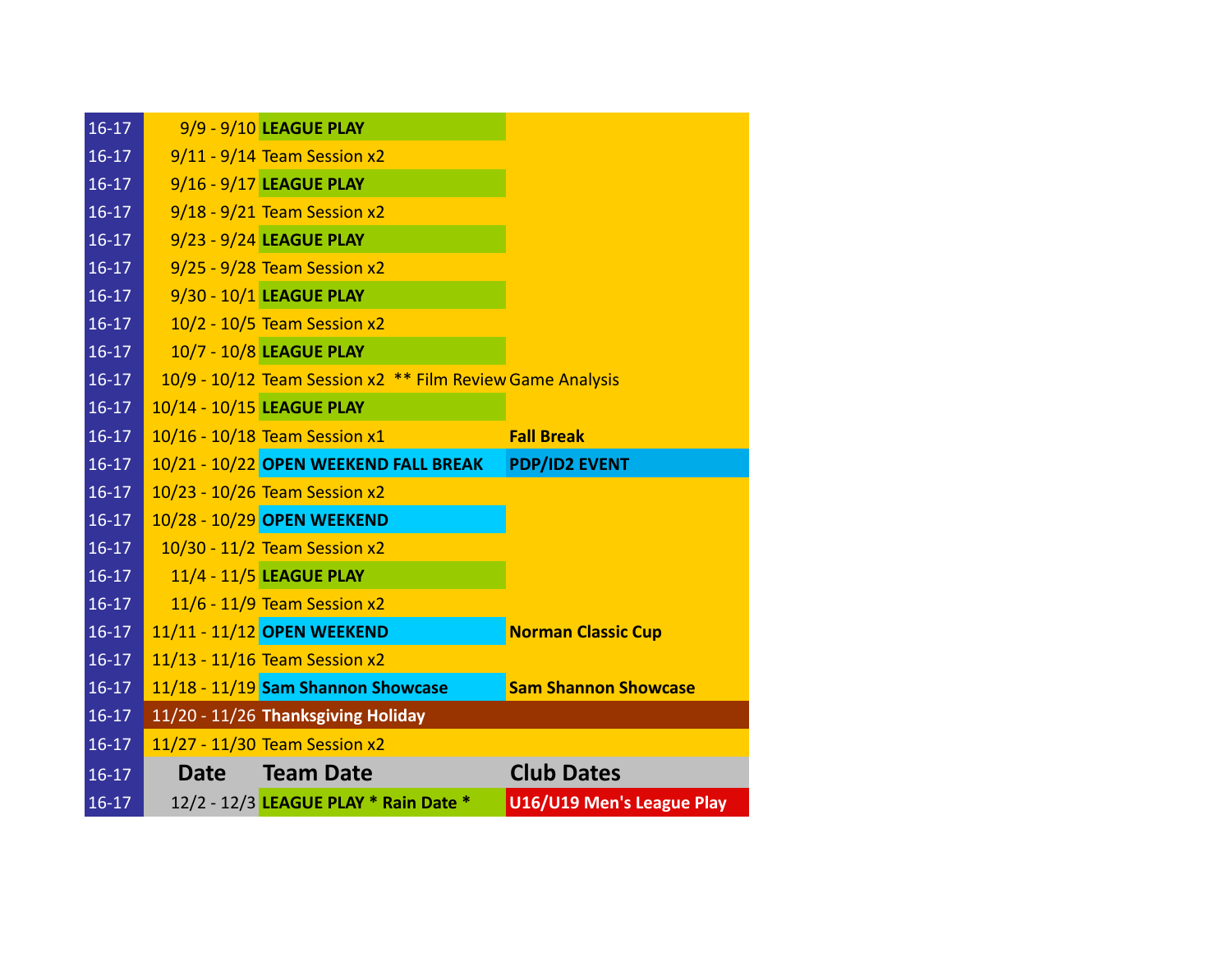| $16-17$ | 12/2 - 12/3 TBD Showcase Event Per Team Women's Final IV Showcase |                                |
|---------|-------------------------------------------------------------------|--------------------------------|
| $16-17$ | 12/4 - 12/7 Optional Sessions x2                                  |                                |
| $16-17$ | 12/9 - 12/10 LEAGUE PLAY * Rain Date *                            | U16/U19 Women League Play      |
| $16-17$ | <b>TBD Showcase Event Per Team</b>                                | <b>Men's Final IV Showcase</b> |
| $16-17$ | 12/11 - 12/18 Player Evaluations/Feedback                         |                                |
| $16-17$ | 12/11 - 12/15 Futsal Practices x1 Session                         |                                |
| $16-17$ | 12/16 - 12/17 FUTSAL SESSION #1                                   | ORU                            |
| $16-17$ | 12/18 - 1/5 CHRISTMAS HOLIDAY                                     |                                |
| $16-17$ | 1/6 - 1/7 FUTSAL SESSION #2                                       | ORU                            |
| $16-17$ | 1/8 - 1/11 NO TRAINING                                            |                                |
| $16-17$ | 1/13 - 1/14 FUTSAL SESSION #3                                     | ORU                            |
| $16-17$ | $1/15 - 1/18$ Training Resumes x1                                 |                                |
| $16-17$ | 1/20 - 1/21 FUTSAL SESSION #4                                     | ORU                            |
| $16-17$ | 1/22 - 1/25 Training Session x2                                   |                                |
| $16-17$ | 1/27-1/28 FUTSAL SESSION #5                                       | ORU                            |
| $16-17$ | 1/29 - 2/1 Friendly x1                                            |                                |
| $16-17$ | 2/3 - 2/4 FUTSAL SESSION #6 Play-Offs                             | ORU                            |
| $16-17$ | 2/5 - 2/8 Training Session x2                                     |                                |
| $16-17$ | 2/10 - 2/11 LEAGUE PLAY                                           | <b>LEAGUE SEASON BEGINS</b>    |
| $16-17$ | 2/12 - 2/15 HS Soccer Week Off                                    |                                |
| $16-17$ | 2/7/18 COLLEGE SIGNING DATE                                       | <b>NLI SIGNING DATE</b>        |
| $16-17$ | 2/17 - 2/18 FUTSAL SESSION #7 Finals                              | ORU                            |
| $16-17$ | 2/17-2/18 ID2/PDP EVENT - OPC COMBINE TBD                         |                                |
| $16-17$ | 2/19 - 2/23 Cross Training Session x1                             |                                |
| $16-17$ | 2/24 - 2/25 Open Weekend                                          | <b>TBD</b>                     |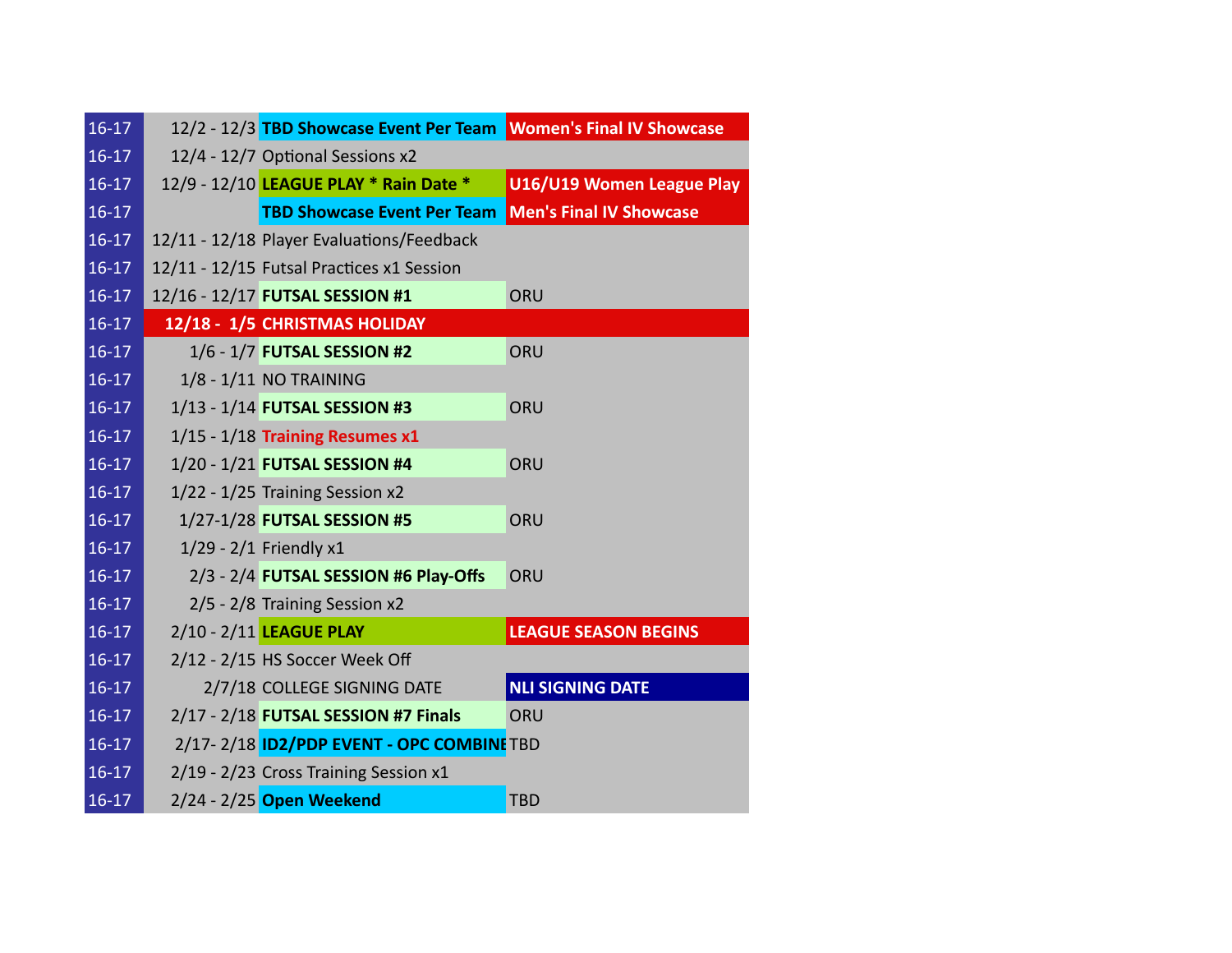| $16-17$ |             | 2/26 - 3/1 Cross Training Session x1     |                               |
|---------|-------------|------------------------------------------|-------------------------------|
| $16-17$ |             | 3/3 - 3/4 Open Weekend                   | <b>Norman Performance Cup</b> |
| $16-17$ |             | 3/5 - 3/8 Team Training Session X1       |                               |
| $16-17$ |             |                                          |                               |
| $16-17$ | <b>Date</b> | <b>Team Date</b>                         | <b>Club Dates</b>             |
| $16-17$ |             | 3/10 - 3/11 SPRING BREAK                 |                               |
| $16-17$ |             | 3/12 - 3/16 SPRING BREAK                 |                               |
| $16-17$ |             | 3/17 - 3/18 LEAGUE PLAY                  |                               |
| $16-17$ |             | 3/19 - 3/22 Training Session x1          |                               |
| $16-17$ |             | 3/24 - 3/25 Open Weekend                 |                               |
| $16-17$ |             | 3/26 - 3/29 Training Session x1          |                               |
| $16-17$ |             | 3/31/18 Open Weekend                     |                               |
| $16-17$ |             | 4/1/18 NO LEAGUE PLAY * EASTER *         |                               |
| $16-17$ |             | 4/2 - 4/5 Training Session x1            |                               |
| $16-17$ |             | 4/6 - 4/8 WSA CUP                        | <b>WSA CUP</b>                |
| $16-17$ |             | 4/9 - 4/12 OFF WEEK JUNIOR/SENIOR TEAMS  |                               |
| $16-17$ |             | $4/14 - 4/15$ Open Weekend               | <b>Lexus Cup</b>              |
| $16-17$ |             | 4/16 - 4/19 OFF WEEK JUNIOR/SENIOR TEAMS |                               |
| $16-17$ |             | 4/21 - 4/22 Open Weekend                 |                               |
| $16-17$ |             | 4/23 - 4/27 Training Session X2          | Film Review * Game Analysis   |
| $16-17$ |             | 4/28 - 4/29 LEAGUE PLAY                  |                               |
| $16-17$ |             | 4/30 - 5/3 Training Session x1           |                               |
| $16-17$ |             | 5/5 - 5/6 Open Weekend                   |                               |
| $16-17$ |             | 5/7 - 5/10 Training Session x2           |                               |
| $16-17$ |             | 5/12/17 LEAGUE PLAY/LEAGUE CUP           |                               |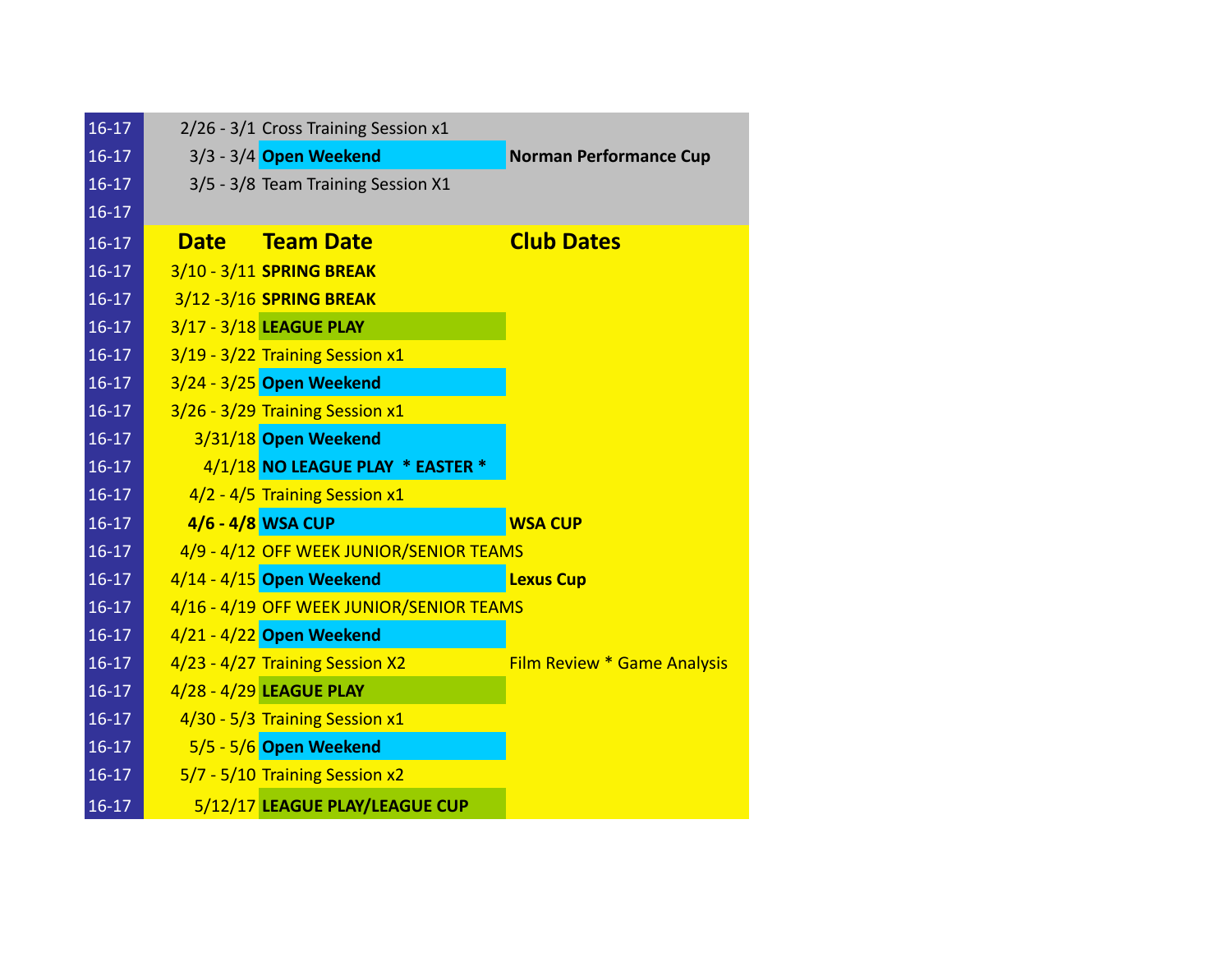| $16-17$ | 5/13/18 * Rain Date Mother's Day               |                             |
|---------|------------------------------------------------|-----------------------------|
| $16-17$ | 5/14 - 5/18 Training Session x3                |                             |
| $16-17$ | 5/19 - 5/20 LEAGUE PLAY/LEAGUE CUP             | <b>LEAGUE SEASON ENDS</b>   |
| $16-17$ | 5/21 - 5/24 Training Session x2 State Cup Prep |                             |
| $16-17$ | 5/26 - 5/27 Rain Date if Needed                | <b>RAIN DATE</b>            |
| $16-17$ | 5/28/18 Memorial Day                           |                             |
| $16-17$ | 5/29 - 6/1 Final Sessions for State Cup        |                             |
| $16-17$ | 6/1 - 6/3 STATE CUP TOURNAMENT                 |                             |
| $16-17$ | 6/4 - 6/8 Team Formation/Player Placement      |                             |
| $16-17$ | 6/8/18 Signing Day                             |                             |
| $16-17$ | 6/12/18 CLUB RECOGNITION NIGHT                 | JUNE 12th Recognition Night |
| $16-17$ | 6/22-6/26 USCS Nationals (State Champs)        |                             |
| $16-17$ | 7/13 - 7/17 NPL National Finals (NPL Champs)   |                             |
| $16-17$ | 7/20 - 7/24 USCS Nationals (State Champs)      |                             |
| $16-17$ | 7/28 - 7/29 Summer Showcase                    |                             |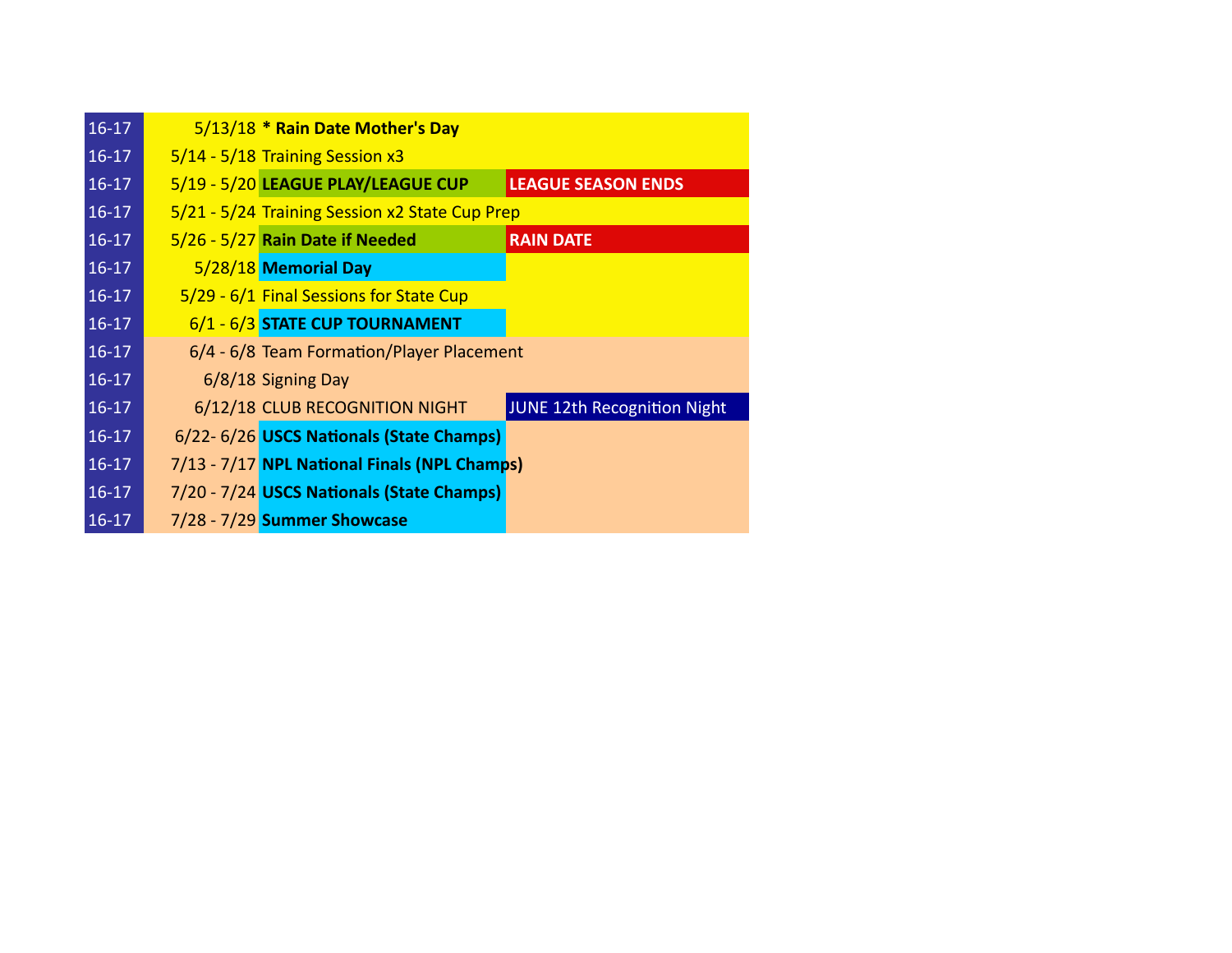| <b>PERIODIZATION EQUATION</b><br><b>GAMES</b> |                          |  |
|-----------------------------------------------|--------------------------|--|
| <b>Friendlies</b>                             | 8                        |  |
| Tournament                                    | 12                       |  |
| League                                        | 14                       |  |
| Post Season                                   | 5                        |  |
|                                               |                          |  |
|                                               | <b>TOTAL GAMES</b><br>39 |  |
| <b>TRAINING</b>                               |                          |  |
| <b>Team Session</b>                           | 58                       |  |
| Classroom                                     | 6                        |  |
| <b>Cross-Training</b>                         | 12                       |  |
| <b>Functional/AST</b>                         | 10                       |  |

**RATIO: Training: Games** 86 39 2.21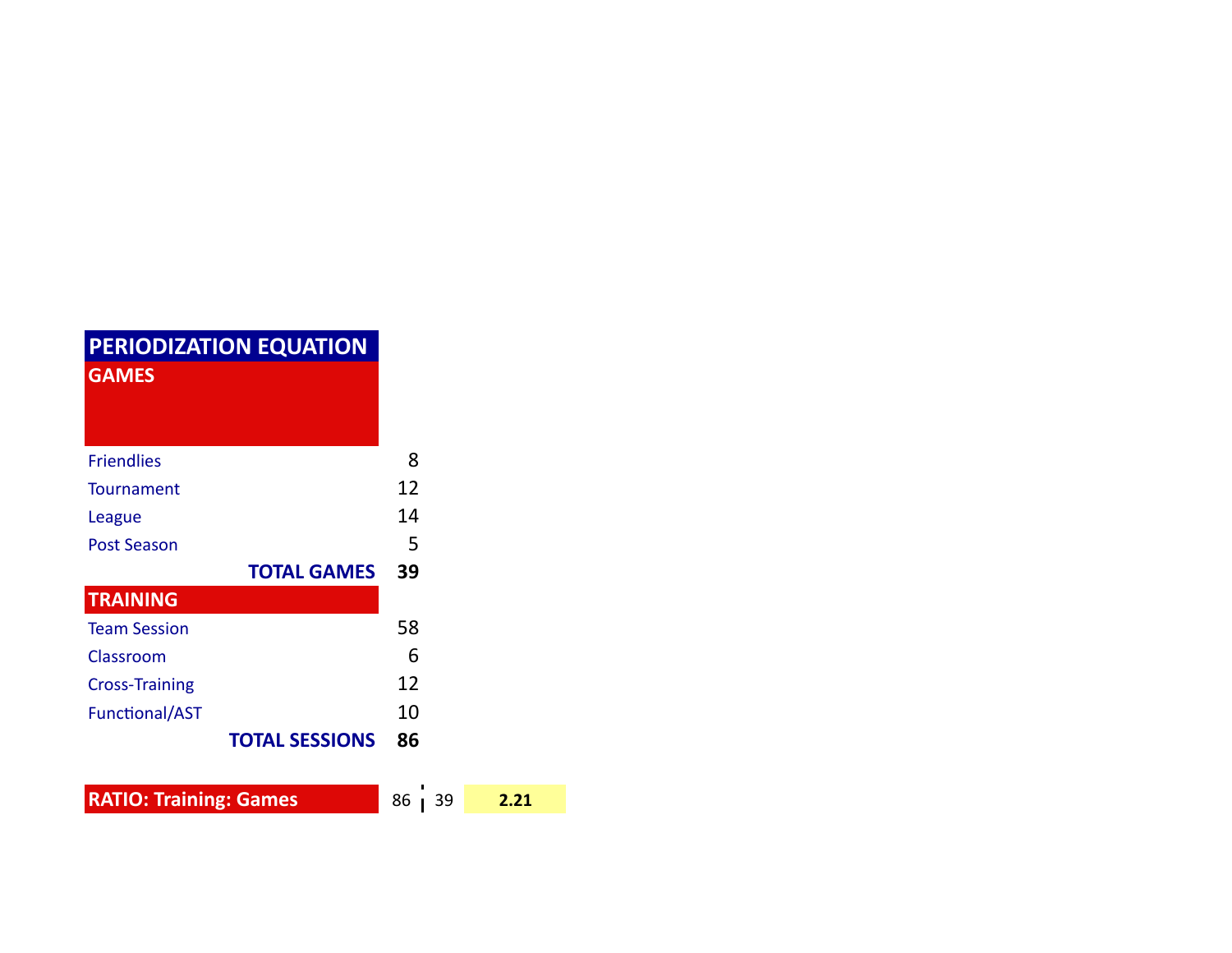## **REST-RECOVERY**

Hi-Intensity Sessions Low-Intensity Sessions Med-Intensity Sessions